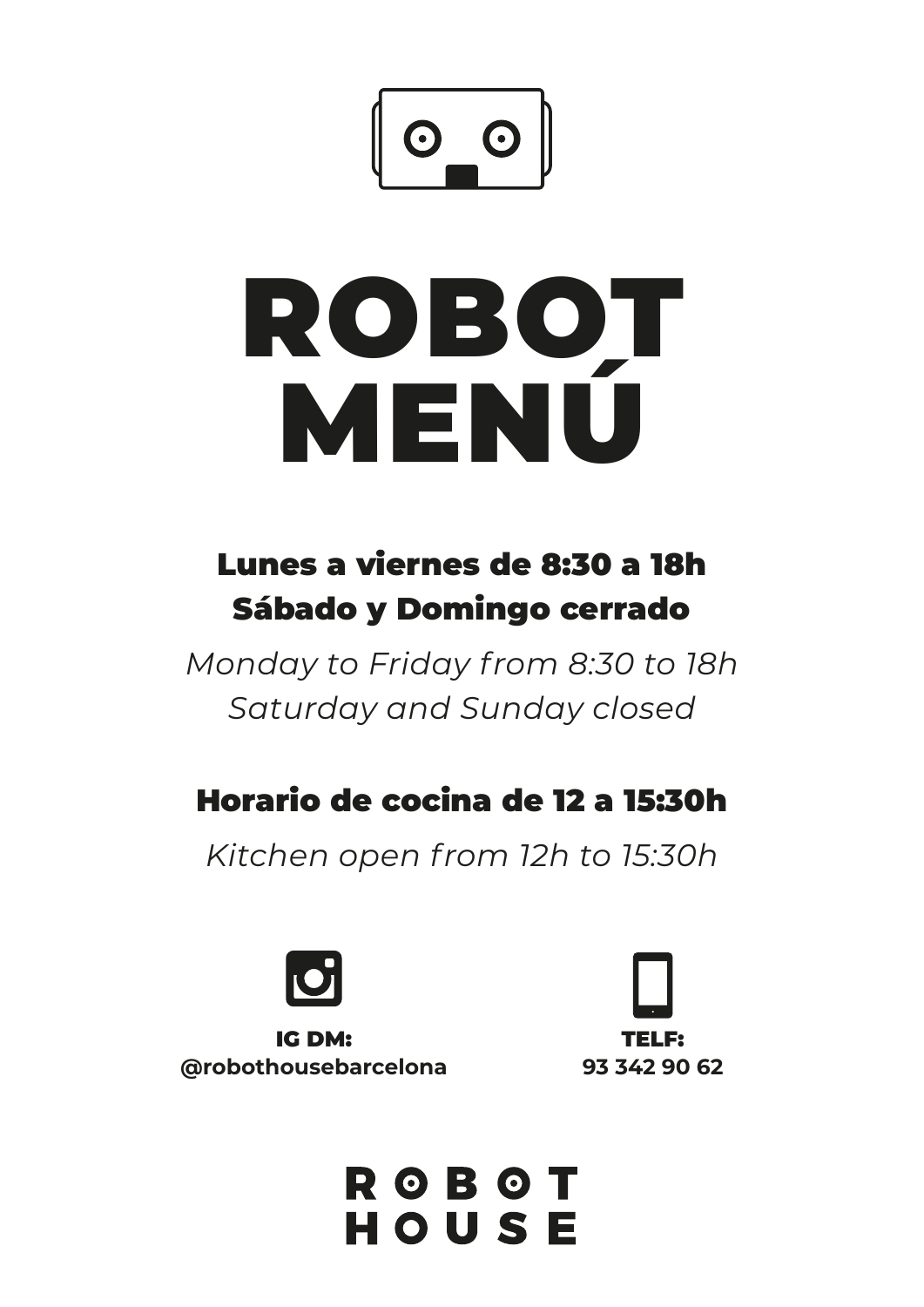

**12,90 €**

**Elaboraciones 100% artesanales con producto de proximidad y de temporada y verduras, frutas y huevos ecológicos**  *100% artisanal kitchen based on proximity and seasonal products and ecological vegetables, fruits and eggs.*

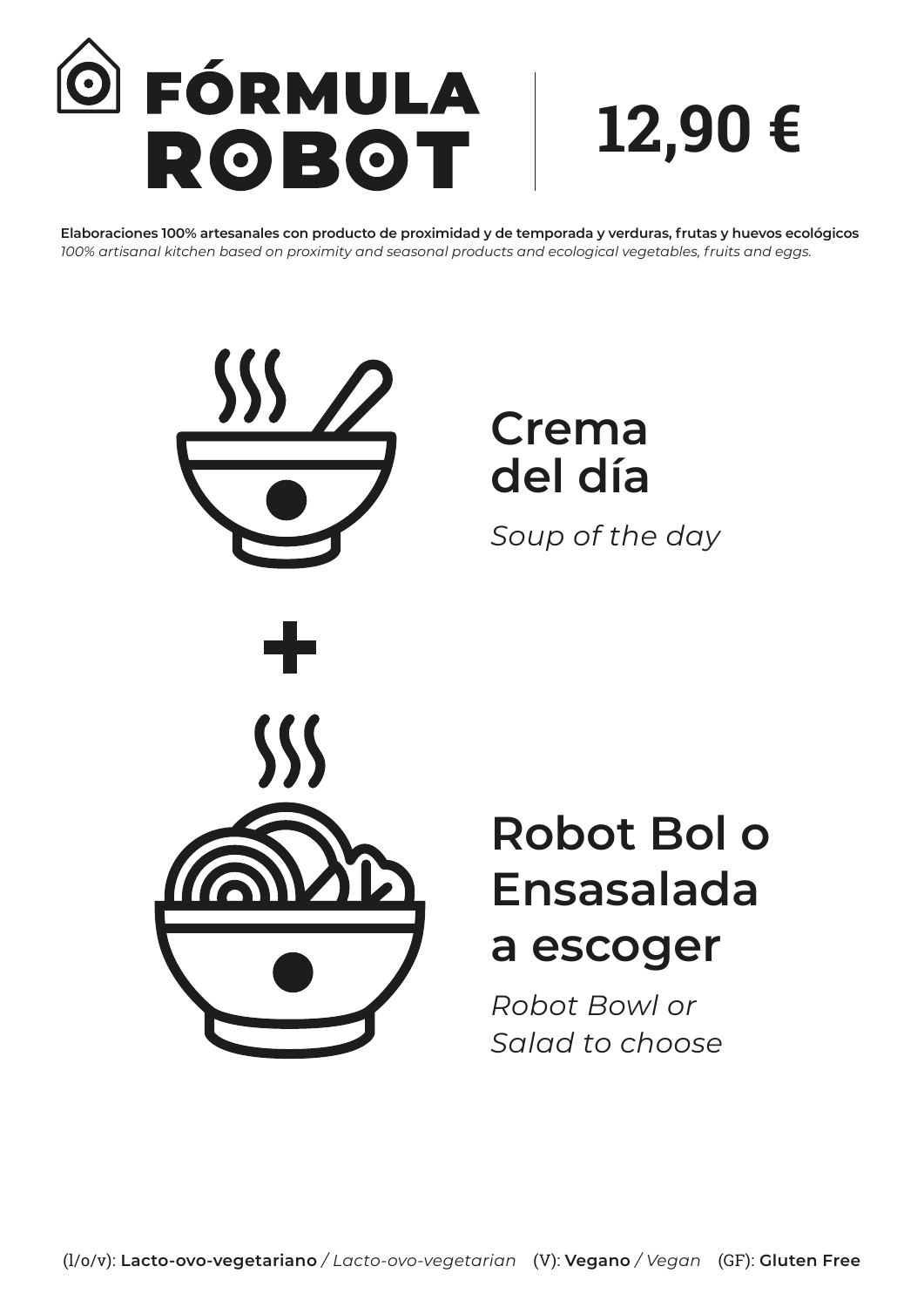

**Elaboraciones 100% artesanales con producto de proximidad y de temporada y verduras, frutas y huevos ecológicos**  *100% artisanal kitchen based on proximity and seasonal products and ecological vegetables, fruits and eggs.*



## **BOL DE POLLO BRASEADO**

#### **pechuga de pollo braseada, quinoa, cebolla escalivada, calabacín asado, tomate cherry asado, zanahoria y olivas de kalamata (GF)**

*BRAISED CHICKEN BOWL: braised chicken breast, quinoa, roasted onion, roasted cherry tomato, roasted zucchini, roasted carrot and kalamata olives*

## **BOL DE SALMÓN**

#### **salmón marinado en tamari, mirin y jengibre, arroz de sushi, edamame, ensalada de wakame y sésamo, rábano, espárrago, huevas de salmón y salsa mayonesa de wasabi**

*SALMON BOWL: marinated salmon with tamari, mirin and ginger, sushi rice, edamame, seaweed and sesame salad, radish, asparagus, salmon roe and wasabi mayo*

#### **BOL DE FRICANDÓ**

#### **fricandó con senderuelas, patata al horno, calabaza asada, col al horno y portobello asado**

**9,90 €**

*VEAL STEW BOWL: veal stew with mushrooms, roasted potato, roasted pumpkin, roasted portobello and cabbage*

#### **BOL DE CURRI DE LENTEJAS**

#### **curri de lentejas y coco, arroz basmati, calabaza asada, cebolla escalivada, bimi, cilantro y anacardos (**V) (GF)

*LENTIL CURRI BOWL: lentil and coconut curri, basmati rice, roasted onion, roasted pumpkin, bimi, cilantro and cashew nuts*

#### **BOL DE CREMOSO DE BONIATO CON HUEVO POCHÉ cremoso de boniato, huevo poché, sobrasada vegetal, queso artesano Serrat, cebolla asada, portobello asado y tomate cherry asado** (l/o/v) (GF)

*SWEET POTATO AND POACHED EGG BOWL: sweet potato creamy purée, poached egg, veggie sobrasada, artisanal cheese, roasted onion, roasted portobello mushroom and roasted cherry tomato*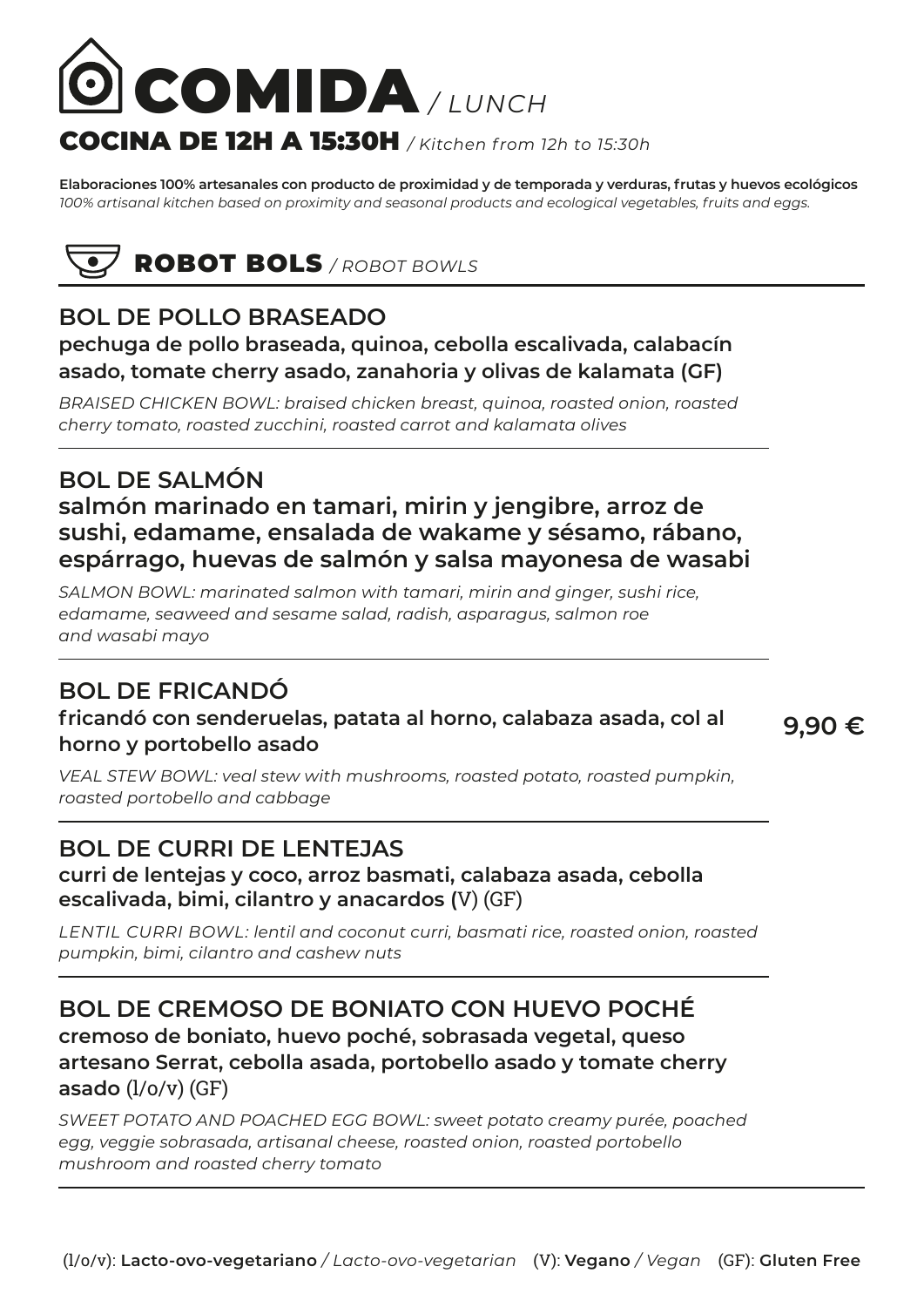

**Elaboraciones 100% artesanales con producto de proximidad y de temporada y verduras, frutas y huevos ecológicos**  *100% artisanal kitchen based on proximity and seasonal products and ecological vegetables, fruits and eggs.*



#### **BOL VERDE mezcla de lechugas (escarola, espinacas, rúcula y cogollos), aguacate, espárrago, bimi, apio, manzana granny smith, vinagreta de pipas de calabaza y pistacho** (V) (GF)

*Green Bowl: mix of greens (curly endive, spinach, lettuce hearts and arugula), avocado, asparagus, bimi, celery, granny smith apple, pumpkin and pistachio seed vinaigrette* **7,50 €**

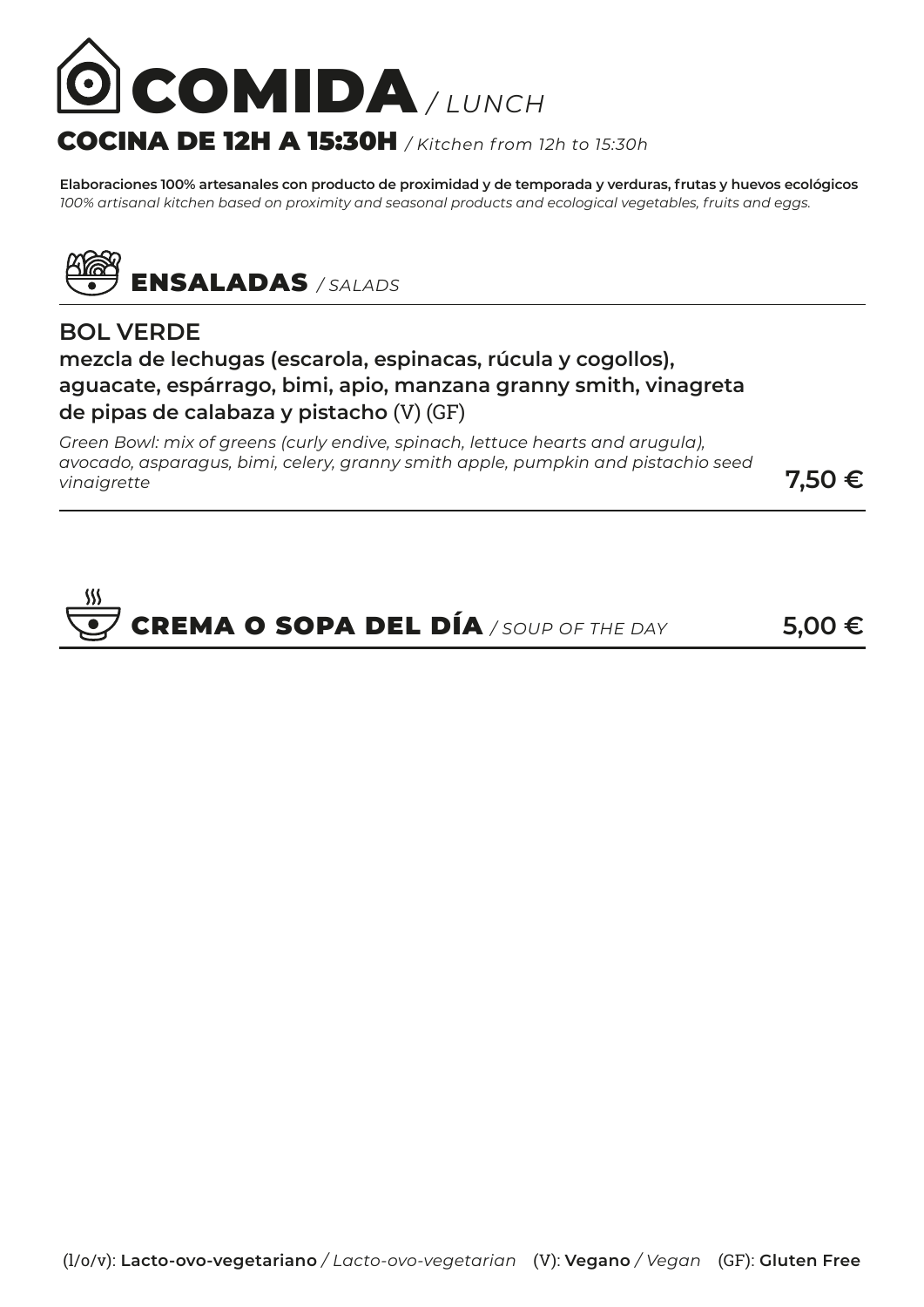

## COCINA DE 9H A 12H */ Kitchen from 9h to 12h*

**Elaboraciones 100% artesanales con producto de proximidad y de temporada y verduras, frutas y huevos ecológicos**  *100% artisanal kitchen based on proximity and seasonal products and ecological vegetables, fruits and eggs.*



| Huevos revueltos con jamón ibérico y tostadas<br>de masa madre                               |            |
|----------------------------------------------------------------------------------------------|------------|
| Scrambled eggs with iberian ham and sourdough toast                                          | 9,50 €     |
| Tortilla francesa con tostada de pan con tomate<br>y aceite de oliva virgen (1/0/v)          |            |
| Omelette with a toast with tomato and virgin olive oil                                       | $6,50 \in$ |
| <b>TOSTADAS</b> / TOASTS<br>Tostada de aguacate con mató de hierbas,                         |            |
| tomates confitados y huevo mollet $(l/O/v)$                                                  |            |
| Avocado toast with herbed soft cheese, candied tomatoes<br>and mollet egg                    | 8,00       |
| Tostada vegana de aguacate con calabaza, berenjena,<br>tomate asado y cebolla escalivada (V) |            |
| Avocado vegan toast with eggplant, pumpkin, roasted tomato<br>and onion                      | 7.50       |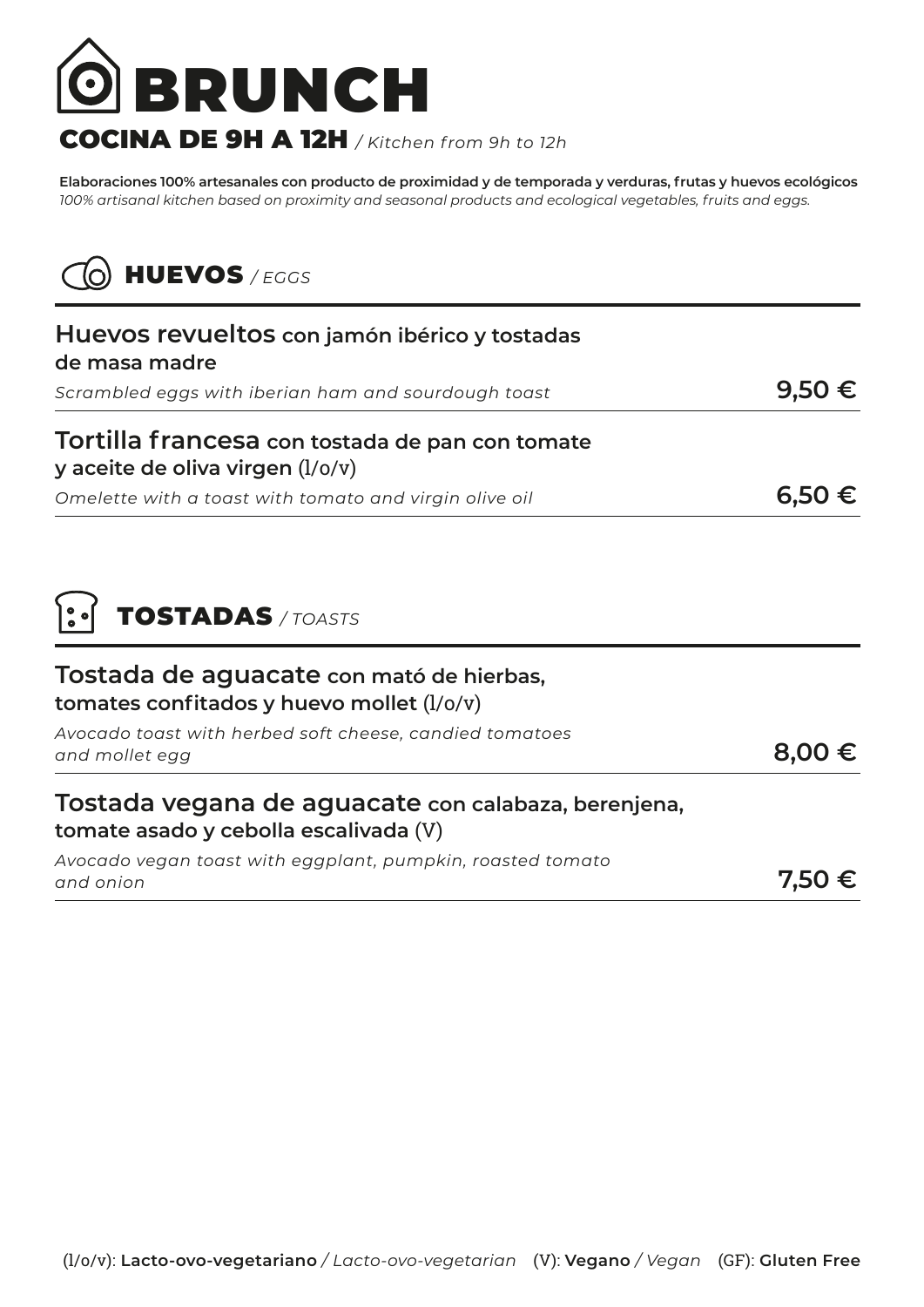

**Elaboraciones 100% artesanales con producto de proximidad y de temporada y verduras, frutas y huevos ecológicos**  *100% artisanal kitchen based on proximity and seasonal products and ecological vegetables, fruits and eggs.*



| Bol de yogur con fruta de temporada y granola casera<br>$(l/O/v)$ (GF)                                               |            |
|----------------------------------------------------------------------------------------------------------------------|------------|
| Yogurt bowl with seasonal fruit and homemade granola                                                                 | 4,50€      |
| Pudding de coco y chía con miel, lima y jengibre (V) (GF)<br>Coconut and chia pudding with honey, lime and ginger    | 5,50€      |
| <b>TOSTADAS DULCES</b> / SWEET TOASTS                                                                                |            |
| Tostada con mermelada casera y mantequilla (l/o/v)<br>Toast with homemade jam and butter                             | 4,00€      |
| <b>TOSTADAS Y BOCADILLOS</b> / TOASTS AND SANDWHICH                                                                  |            |
| Tostada con tomate y aceite de oliva virgen (V)<br>Toast with tomato and virgin olive oil                            | 2,90€      |
| Tostada de aguacate con mató de hierbas, tomates<br>confitados y huevo mollet $(l/O/v)$                              |            |
| Avocado toast with herbed soft cheese, candied tomatoes and mollet egg                                               | $8,00 \in$ |
| Bikini de pan de leche con jamón cocido ibérico y queso artesano<br>Cooked iberian ham and artisanal cheese sandwich | 5,00 €     |
| Bocadillo caliente de rosbif con queso artesano<br>Roast Beef Sandwich with artisanal cheese.                        | $6,00 \in$ |
| <b>PARA PICAR / SNACKS</b>                                                                                           |            |
|                                                                                                                      |            |

|  | Patatas chips - Bonilla |  |
|--|-------------------------|--|
|--|-------------------------|--|

**Aceitunas del Gordal** *Gordal olives*

**2,90 €**

*Bonilla potato chips*

**2,00 €**

(l/o/v): **Lacto-ovo-vegetariano** */ Lacto-ovo-vegetarian* (V): **Vegano** */ Vegan* (GF): **Gluten Free**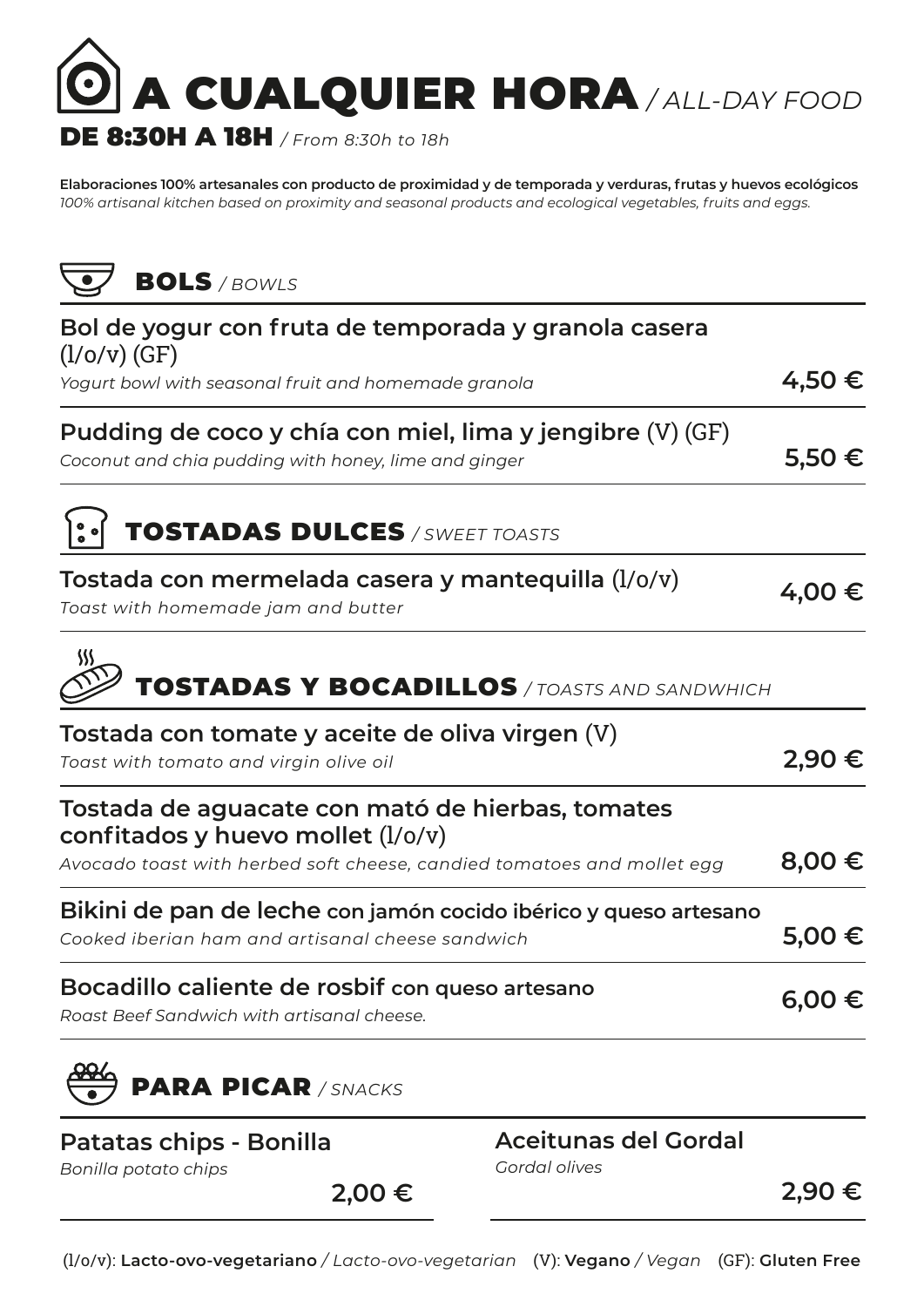

# ESPRESSO

| <b>Espresso</b>                | 1,50 €     |
|--------------------------------|------------|
| <b>Espresso x2</b>             | 2,50 €     |
| Americano                      | 2,50 €     |
| Cortado                        | $1,80 \in$ |
| Café con leche /<br>Cappuccino | 2,10 €     |
| <b>Flat white</b>              | 2,80€      |
| Latte                          | 3,00€      |
| <b>Iced latte</b>              | $3,50 \in$ |

DE FILTRO */ FILTERED*

**Batch Brew 2,50 €**

**Chemex (500 ml) 5,50 €**

**Aeropress 3,50 €**



## **Verde / Green tea** *Zhe Jiang Long Jing (China)* **3,00 € Verde / Green tea** *Genmaicha (Japón)* **Negro / Black tea** *Yunnan Dian Hong (China)*

**Rojo / Red tea** *Pu erh Sancha (China)*

**Chai Latte**

**3,50 €**

**Matcha Latte**

# INFUSIONES */ INFUSIONS*

#### **Poleo Menta**

*Mint Tea*

#### **Rooibos con especias**

*Rooibos with spices*

**2,80 €**

#### **Mezcla de especias (Cardamomo, clavo, canela, jengibre, pimienta negra)**

*Mix of spices (Cardamom, clove, cinnamon, ginger, black pepper)*

**Leche Dorada** *Golden Milk* **3,50 €**

#### **+ 0,20 €**

**Leche de avena / Leche sin lactosa / Hielo** *Oatmilk / Lactose-free milk / Ice*

> **Café de especialidad tostado por SlowMov y Té seleccionado por Tetere** *Specialty coffee roasted by SlowMov and Tea selected by Tetere*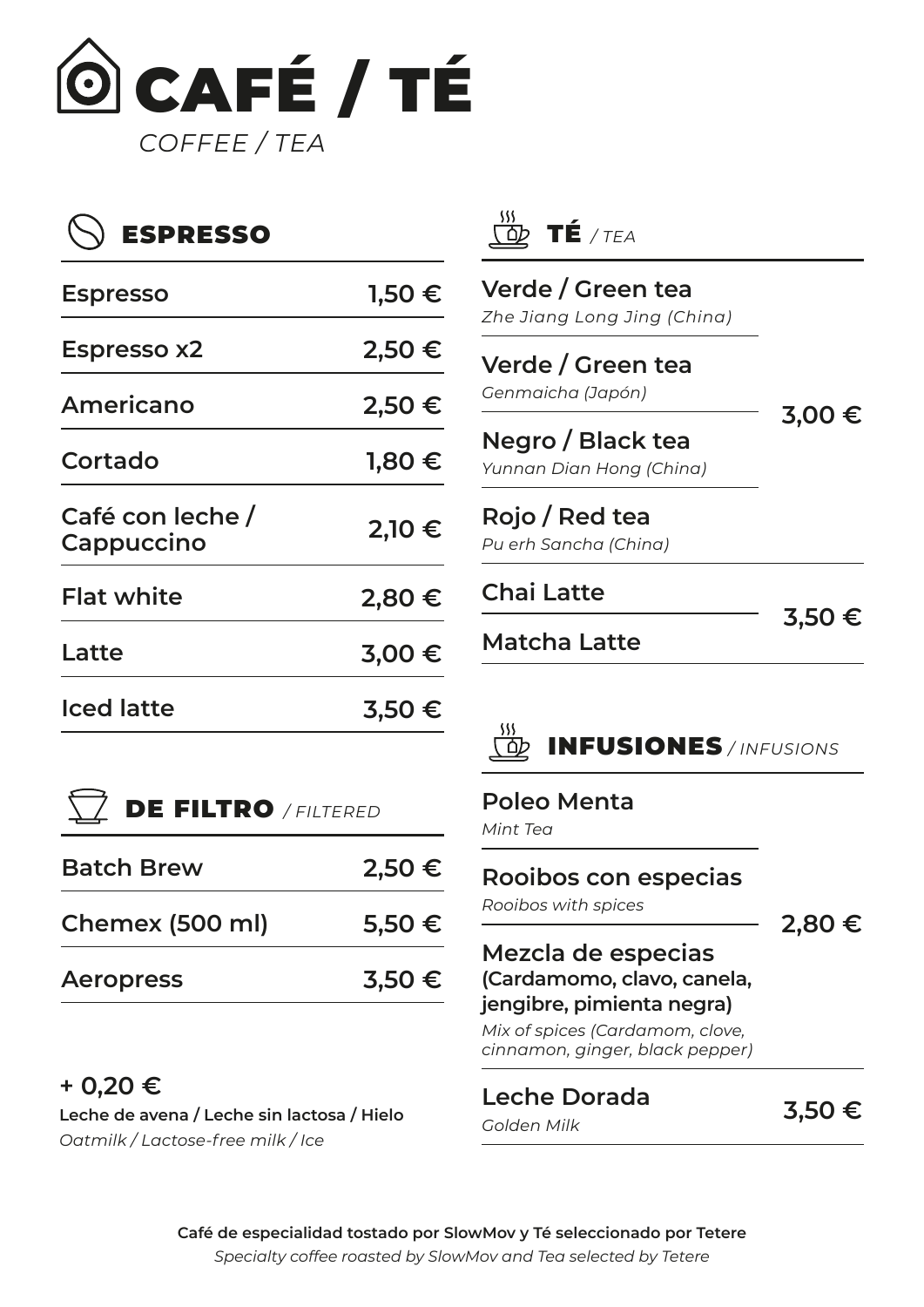

| <b>REFRESCOS CASEROS</b> / HOMEMADE DRINKS                                                                               |            |
|--------------------------------------------------------------------------------------------------------------------------|------------|
| Limonada<br>Lemonade                                                                                                     | $2,60 \in$ |
| Limón con gas<br>Lemon soda                                                                                              | $3,00 \in$ |
| <b>ZUMOS NATURALES / NATURAL JUICES</b>                                                                                  |            |
| Naranja<br>Orange                                                                                                        | 2,60 €     |
| Shot de limón y jengibre<br>Ginger-lemon shot                                                                            | 1,80 €     |
| <b>Robot Rojo:</b><br>pera, remolacha, zanahoria, naranja y limón<br>Red Robot: pear, beetroot, carrot, orange and lemon |            |
| <b>Robot Verde:</b><br>manzana, apio, pepino, limón y jengibre<br>Green Robot: apple, celery, cucumber, lemon and ginger | 4,20 €     |
| <b>Robot Naranja:</b><br>manzana, zanahoria y naranja                                                                    |            |

*Orange Robot: apple, carrot and orange*

 $\overline{O}$